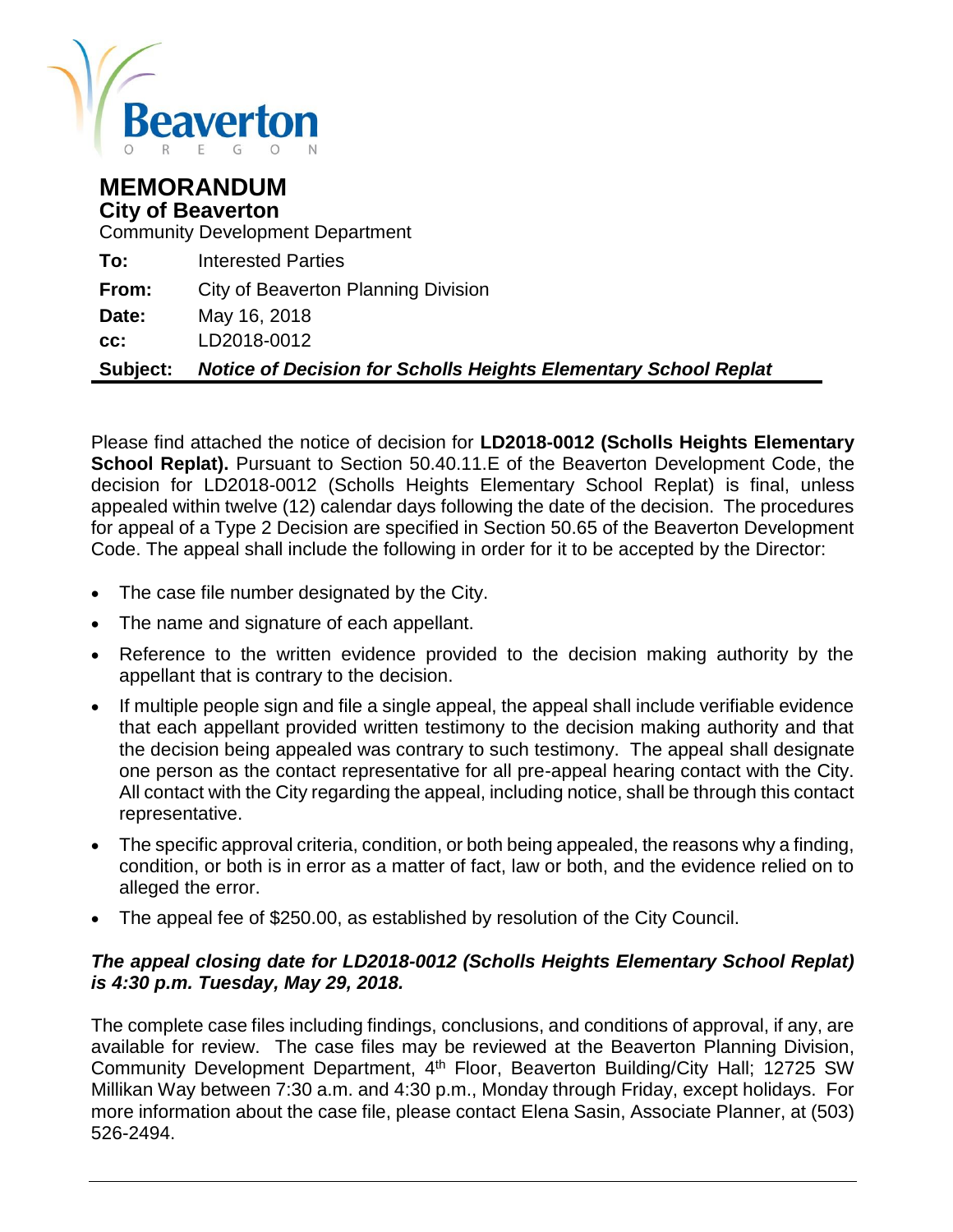

# **NOTICE OF DECISION**

| Wednesday, May 16, 2018                                                                                                                                                                                           |
|-------------------------------------------------------------------------------------------------------------------------------------------------------------------------------------------------------------------|
| <b>All Interested Parties</b>                                                                                                                                                                                     |
| Elena Sasin, Associate Planner                                                                                                                                                                                    |
| LD2018-0012 (Scholls Heights Elementary School Replat)                                                                                                                                                            |
| The property is located at 16400 SW Loon Drive. The property<br>is also described as Tax Lots 100 and 3800 on the Washington<br>County Tax Assessor's Map 2S105BB. The total site is<br>approximately 8.43 acres. |
| The applicant, Beaverton School District, seeks Replat - Type<br>2 approval to consolidate two (2) lots that currently form the<br>Scholls Heights Elementary School campus into one single<br>parcel.            |
| <b>Beaverton School District</b><br>Attn: Steven Sparks<br>16550 SW Merlo Road<br>Beaverton, OR 97003                                                                                                             |
| Pioneer Design Group, Inc.<br>9020 SW Washington Square Road, Suite 170<br>Portland, OR 97223                                                                                                                     |
| <b>Facilities Review Section 40.03</b><br>Replat Two Section 40.45.15.3.C                                                                                                                                         |
| APPROVAL of LD2018-0012 (Scholls Heights Elementary<br>School Replat) subject to the condition identified at the end of<br>this report.                                                                           |
|                                                                                                                                                                                                                   |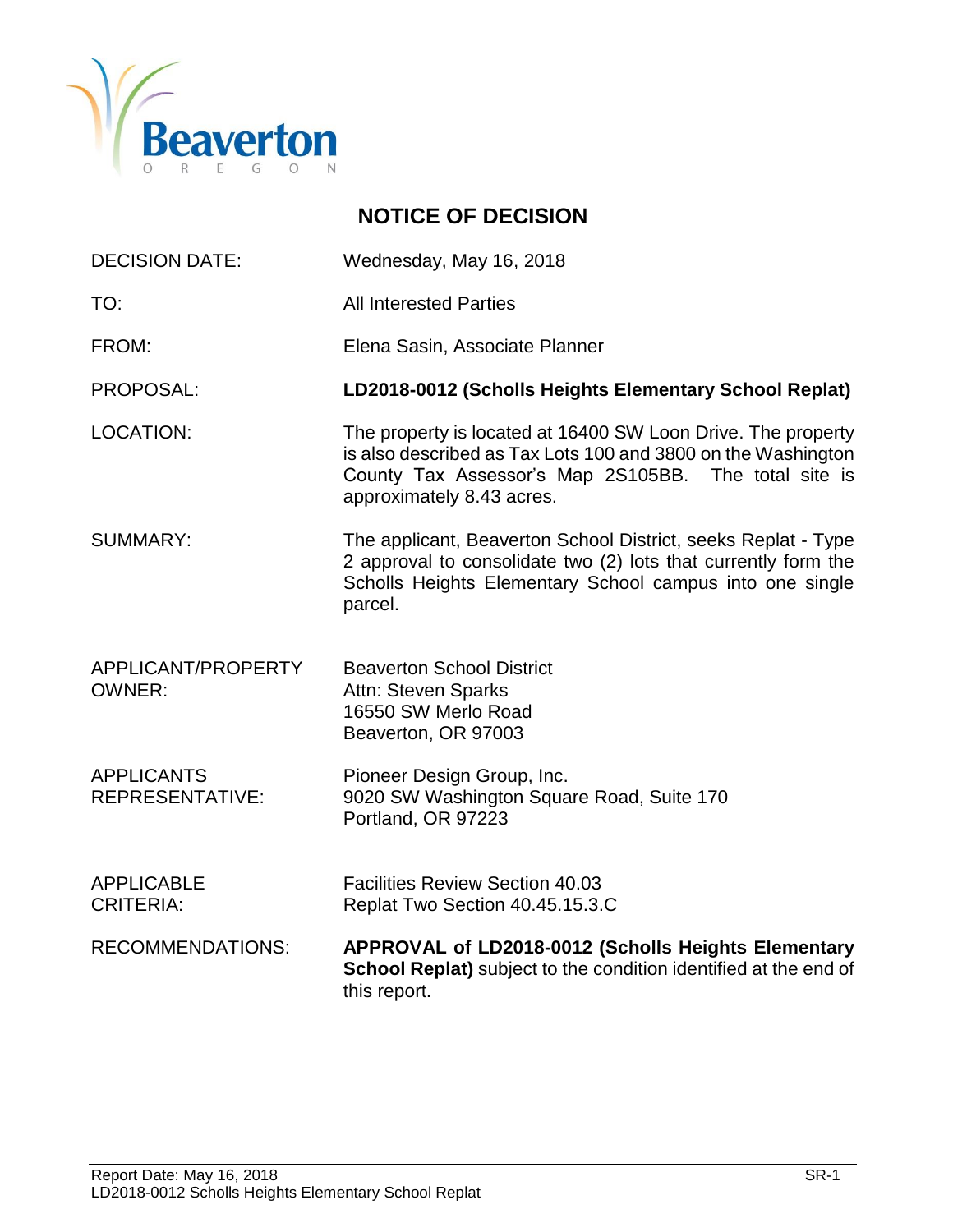# **Exhibit 1**



# **Vicinity/zoning Map**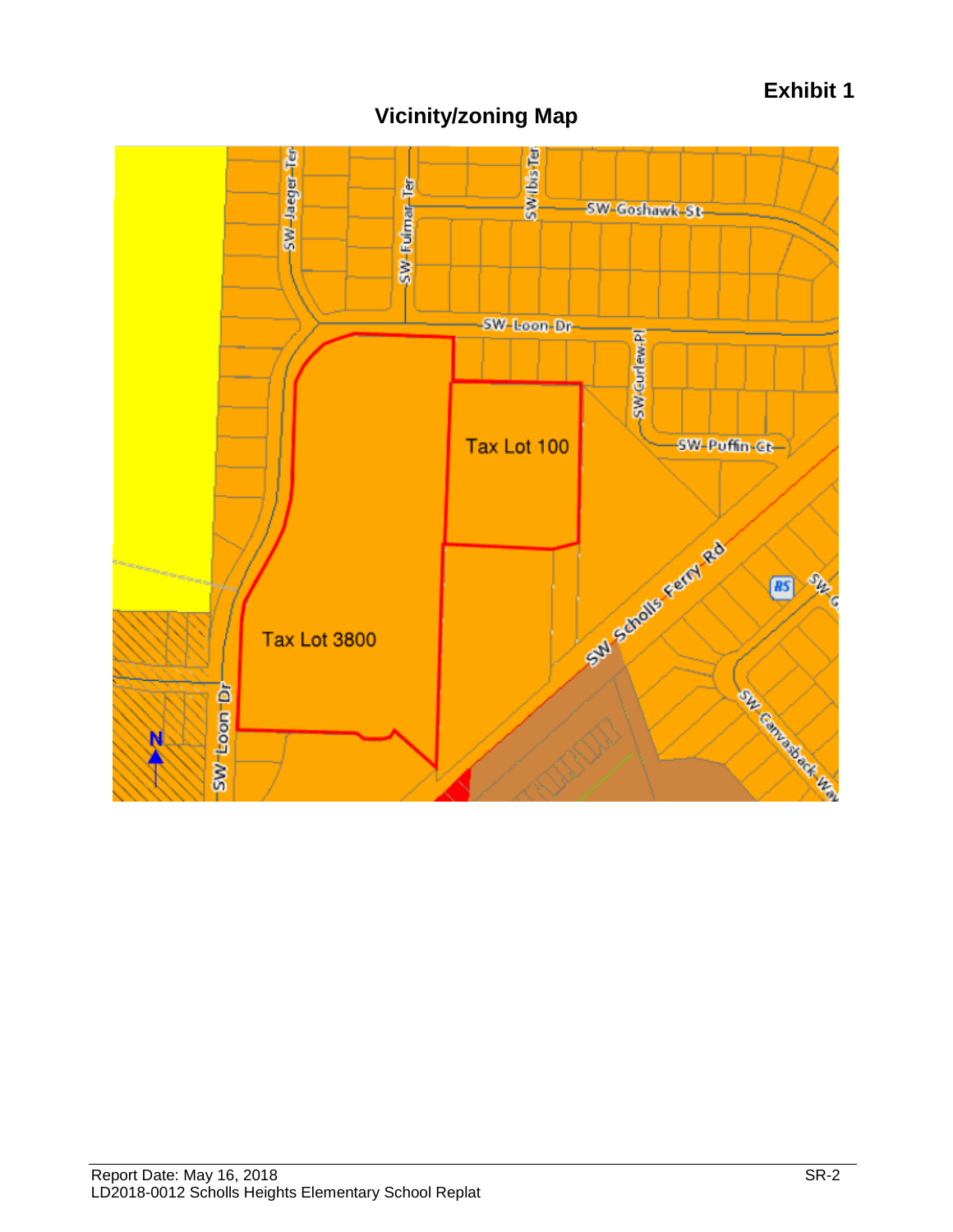#### **BACKGROUND FACTS**

#### **Key Application Dates**

| Application | <b>Submittal Date</b> | <b>Deemed Complete</b> | $120$ -Day <sup>*</sup> | $365 - Day**$ |
|-------------|-----------------------|------------------------|-------------------------|---------------|
| LD2018-0012 | March 9, 2018         | April 2, 2017          | July 31, 2018           | March 9, 2019 |

\* Pursuant to Section 50.25.8 of the Beaverton Development Code, the City will reach a final decision on an application within 120 calendar days from the date that the application was determined to be complete or deemed complete unless the applicant agrees to extend the 120 calendar day time line pursuant to subsection 9 or unless State law provides otherwise.

\*\* Pursuant to Section 50.25.9 of the Development Code this is the latest date, with a continuance, by which a final written decision on the proposal can be made.

#### **Existing Conditions Table**

| Zoning                               | R5 - Residential Urban Standard Density                                                                                                                                                                                           |                                                                                        |  |  |
|--------------------------------------|-----------------------------------------------------------------------------------------------------------------------------------------------------------------------------------------------------------------------------------|----------------------------------------------------------------------------------------|--|--|
| <b>Current</b><br><b>Development</b> | This property is currently developed with an elementary school and<br>ancillary uses and structures.                                                                                                                              |                                                                                        |  |  |
| <b>Site Size</b>                     | Approximately 8.43 acres                                                                                                                                                                                                          |                                                                                        |  |  |
| <b>NAC</b>                           | <b>Neighbors Southwest</b>                                                                                                                                                                                                        |                                                                                        |  |  |
| Surrounding<br><b>Uses</b>           | Zoning:<br>North: R5 (Urban Standard Density)<br>South: R5 (Urban Standard Density) and<br>NS (Neighborhood Service)<br>R5 (Urban Standard Density) and<br>East:<br>R4 (Urban Medium Density)<br>West: R5 (Urban Standard Density | Uses:<br>North: Residential<br>South: Retail<br>East: Residential<br>West: Residential |  |  |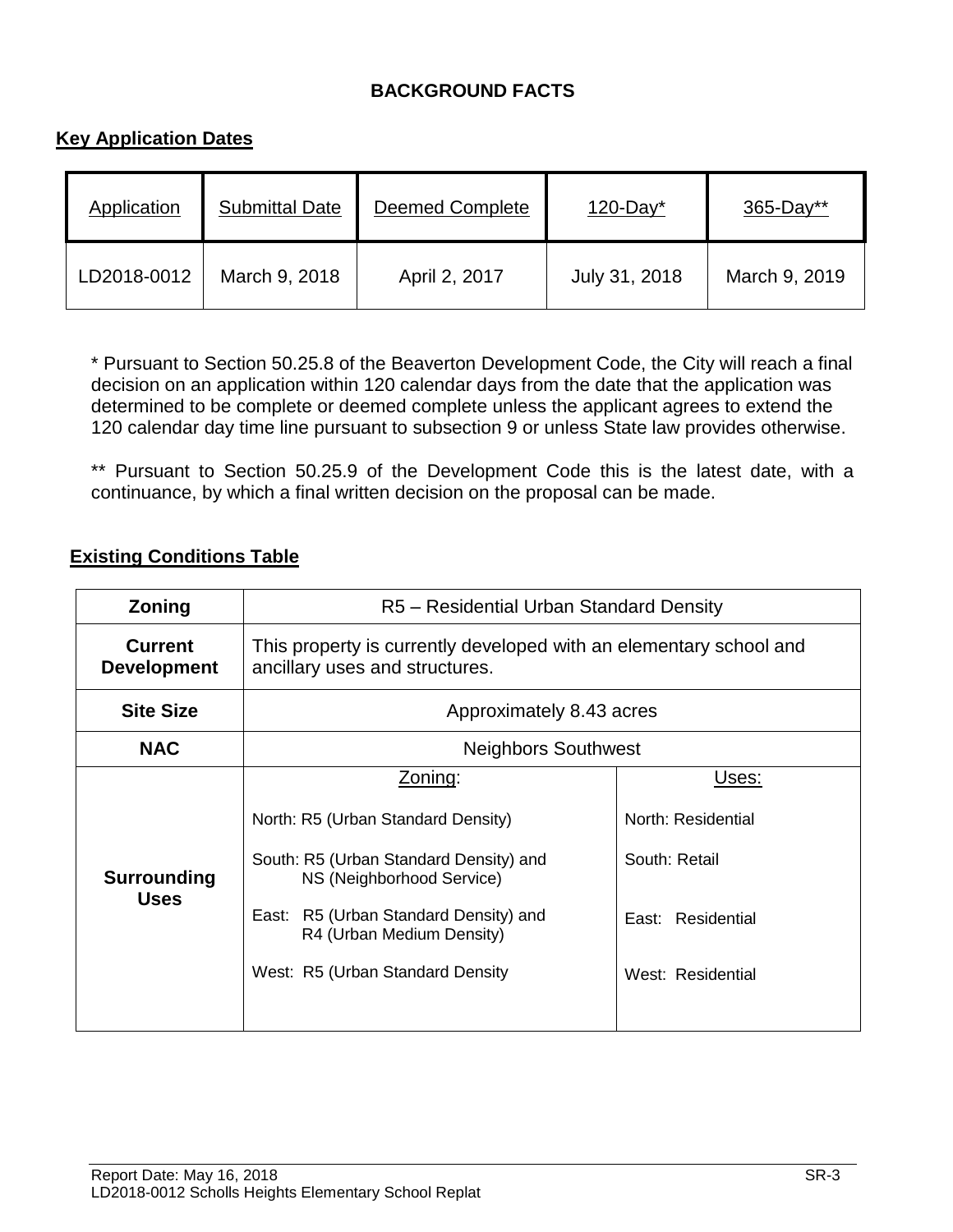## **DESCRIPTION OF APPLICATION AND TABLE OF CONTENTS**

|                                                                                                | <b>PAGE No.</b> |
|------------------------------------------------------------------------------------------------|-----------------|
| Attachment A: Facilities Review Committee Technical Review and<br><b>Recommendation Report</b> | <b>FR1-5</b>    |
| Attachment B: LD2018-0012 - Scholls Heights Elementary School<br>Replat                        | $LD1-5$         |
| <b>Attachment C: Conditions of Approval</b>                                                    | COA-1           |

- **Exhibit 1. Vicinity/Zoning Map**
- **Exhibit 2. Applicant's Materials**

#### **Agency Comments**

No agency comments received.

#### **Public Comments**

Public comments were not received.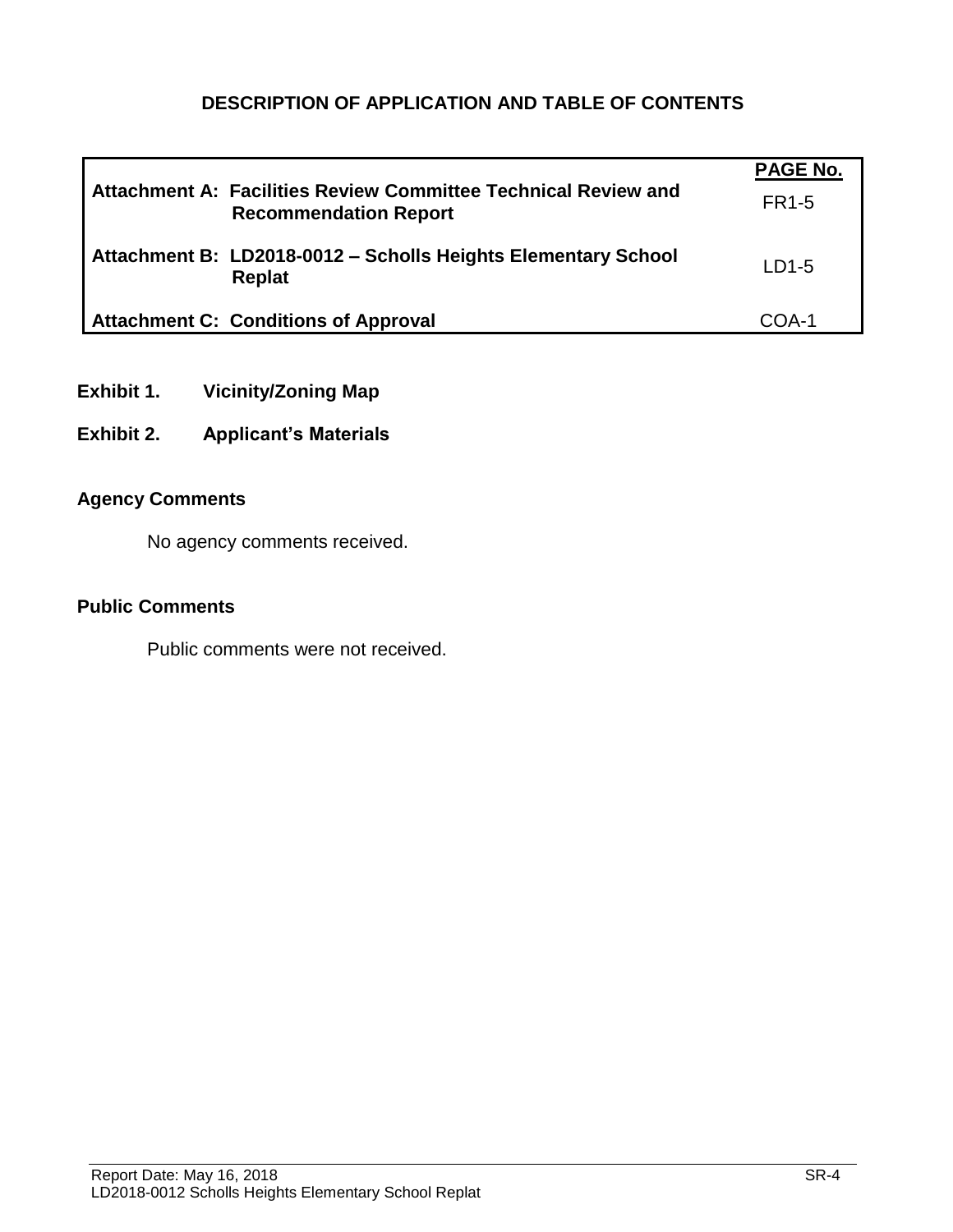# **FACILITIES REVIEW COMMITTEE TECHNICAL REVIEW AND RECOMMENDATIONS Scholls Heights Elementary School Replat (LD2018-0012)**

#### **Section 40.03 Facilities Review Committee:**

The Facilities Review Committee has conducted a technical review of the application, in accordance with the criteria contained in Section 40.03 of the Development Code. The Committee's findings and recommended conditions of approval are provided to the decision-making authority. As they will appear in the Staff Report, the Facilities Review Conditions may be re-numbered and placed in different order.

The decision-making authority will determine whether the application as presented meets the Facilities Review approval criteria for the subject application and may choose to adopt, not adopt, or modify the Committee's findings, below.

**The Facilities Review Committee Criteria for Approval will be reviewed for all criteria that are applicable to the submitted application as identified below:**

#### *A. All critical facilities and services related to the proposed development have, or can be improved to have, adequate capacity to serve the proposed development at the time of its completion.*

Chapter 90 of the Development Code defines "critical facilities" to be services that include public water, public sanitary sewer, storm water drainage and retention, transportation, and fire protection.

The Committee finds that the proposal does not affect existing, or impede potential future, necessary on-site and off-site connections to public water, public sanitary sewer and storm water drainage facilities. The applicant's plans were shared with Tualatin Valley Fire and Rescue (TVF&R) and Transportation staff, who did not provide comments in response to the proposed Replat Type 2.

All critical facilities serve the site and were found to have adequate capacity at the time of the initial school proposal, CUP1998-0001.

#### **Therefore, the Committee finds that the proposal meets the criterion.**

*B. Essential facilities and services related to the proposed development are available, or can be made available, with adequate capacity to serve the development prior to its occupancy. In lieu of providing essential facilities and services, a specific plan may be approved if it adequately demonstrates that essential facilities, services, or both will be provided to serve the proposed development within five (5) years of occupancy.*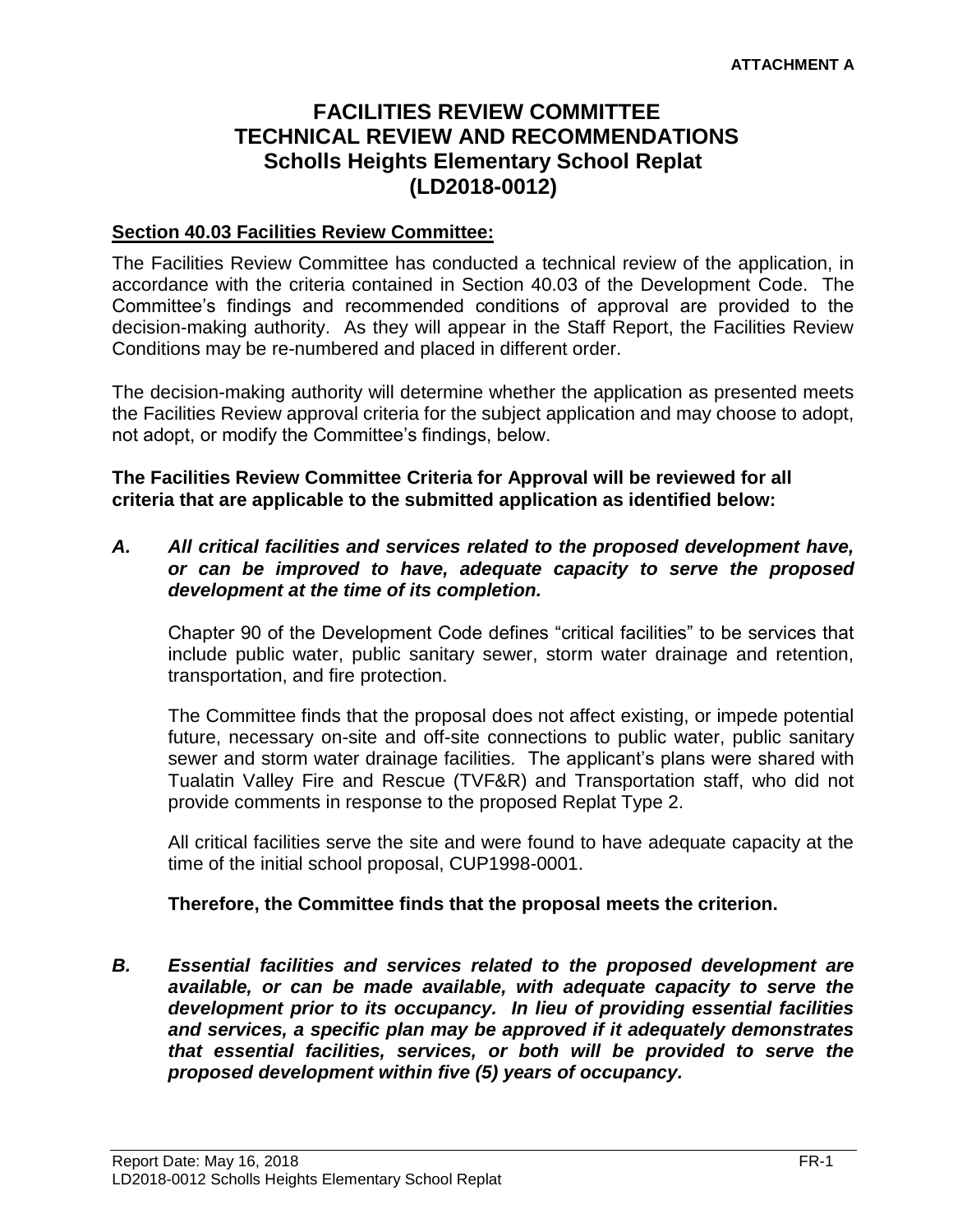Chapter 90 of the Development Code defines "essential facilities" to be services that include schools, transit improvements, police protection, and pedestrian and bicycle facilities in the public right-of-way.

The applicant is Beaverton School District and the subject site contains an elementary school. The applicant's plans were shared with City Transportation staff who had no comments regarding the proposal. Essential facilities were reviewed with the initial Conditional Use Permit application (CUP1998-0001) which was approved. The proposed replat does not affect existing essential facilities.

#### **Therefore, the Committee finds that the proposal meets the criterion.**

*C. The proposed development is consistent with all applicable provisions of Chapter 20 (Land Uses) unless the applicable provisions are modified by means of one or more applications which shall be already approved or which shall be considered concurrently with the subject application; provided, however, if the approval of the proposed development is contingent upon one or more additional applications, and the same is not approved, then the proposed development must comply with all applicable provisions of Chapter 20 (Land Uses).*

Staff cites the Code Conformance Analysis chart at the end of this report, which evaluates the project as it relates to the applicable Code requirements of Chapter 20 for the Residential Urban Standard Density (R5) zone, as applicable to the above mentioned criteria. The proposal does not include any physical development of the site. The Replat Type 2 application proposes to eliminate one shared common lot line between two adjacent lots which are used by the existing elementary school, Scholls Heights.

**Therefore, the Committee finds that the criterion is not applicable.** 

*D. The proposed development is consistent with all applicable provisions of Chapter 60 (Special Requirements) and all improvements, dedications, or both, as required by the applicable provisions of Chapter 60 (Special Requirements), are provided or can be provided in rough proportion to the identified impact(s) of the proposed development.*

The Committee cites the Code Conformance Analysis chart at the end of this report, which evaluates the proposal as it relates to the applicable Code requirements of Chapter 60, in response to the above mentioned criteria. Staff will provide findings for the applicable Replat Type 2 approval criteria within the applicable sections of the staff report.

#### **Therefore, the Committee finds that the proposal meets the criterion.**

#### *E. Adequate means are provided or can be provided to ensure continued periodic maintenance and necessary normal replacement of the following private*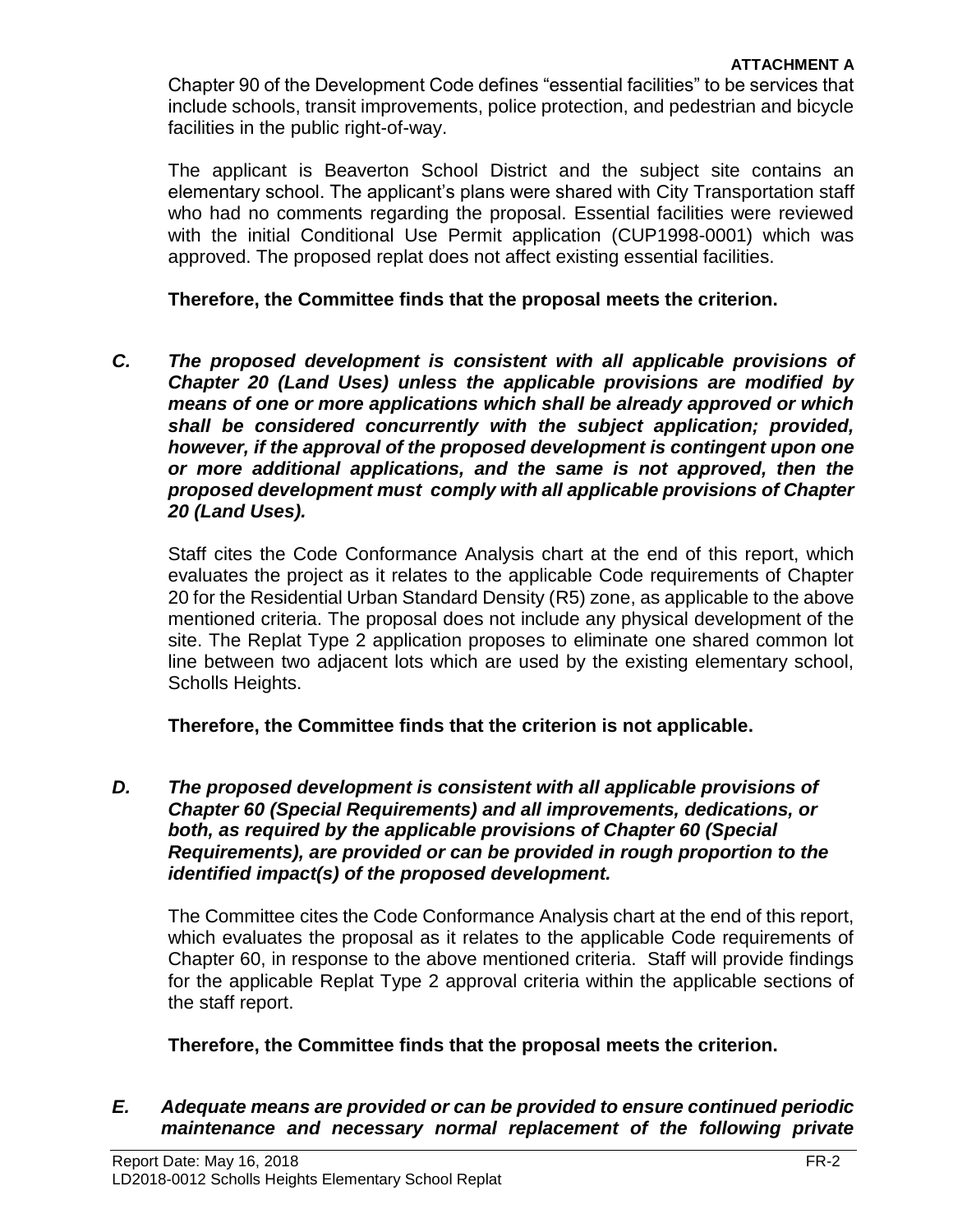*common facilities and areas, as applicable: drainage facilities, roads and other improved rights-of-way, structures, recreation facilities, landscaping, fill and excavation areas, screening and fencing, ground cover, garbage and recycling storage areas, and other facilities not subject to maintenance by the City or other public agency.*

The proposed Replat Type 2 does not include changes to any private common facilities or areas, therefore the Committee finds this criterion no applicable.

**Therefore, the Committee finds that the proposal meets the criterion.** 

#### *F. There are safe and efficient vehicular and pedestrian circulation patterns within the boundaries of the development.*

The proposed application does not entail physical changes to the subject site or building. The initial review of the existing school and ancillary areas were reviewed and approved in 1998 through a Conditional Use Permit application.

**Therefore, the Committee finds that the proposal meets the criterion.** 

#### *G. The development's on-site vehicular and pedestrian circulation systems connect to the surrounding circulation systems in a safe, efficient, and direct manner.*

As noted above, the proposal does not include any changes to the subject site or building. On-site vehicular and pedestrian circulations system connections were reviewed through the initial Conditional Use Permit, CUP1998-0001 and were approved.

**Therefore, the Committee finds that the proposal meets the criterion.** 

#### *H. Structures and public facilities serving the development site are designed in accordance with adopted City codes and standards and provide adequate fire protection, including, but not limited to, fire flow.*

The proposal does not include any physical changes to the existing school site or building.

**Therefore, the Committee finds that the proposal meets the criterion.** 

*I. Structures and public facilities serving the development site are designed in accordance with adopted City codes and standards and provide adequate protection from crime and accident, as well as protection from hazardous conditions due to inadequate, substandard or ill-designed development.*

The proposal does not include any physical changes to the existing school site or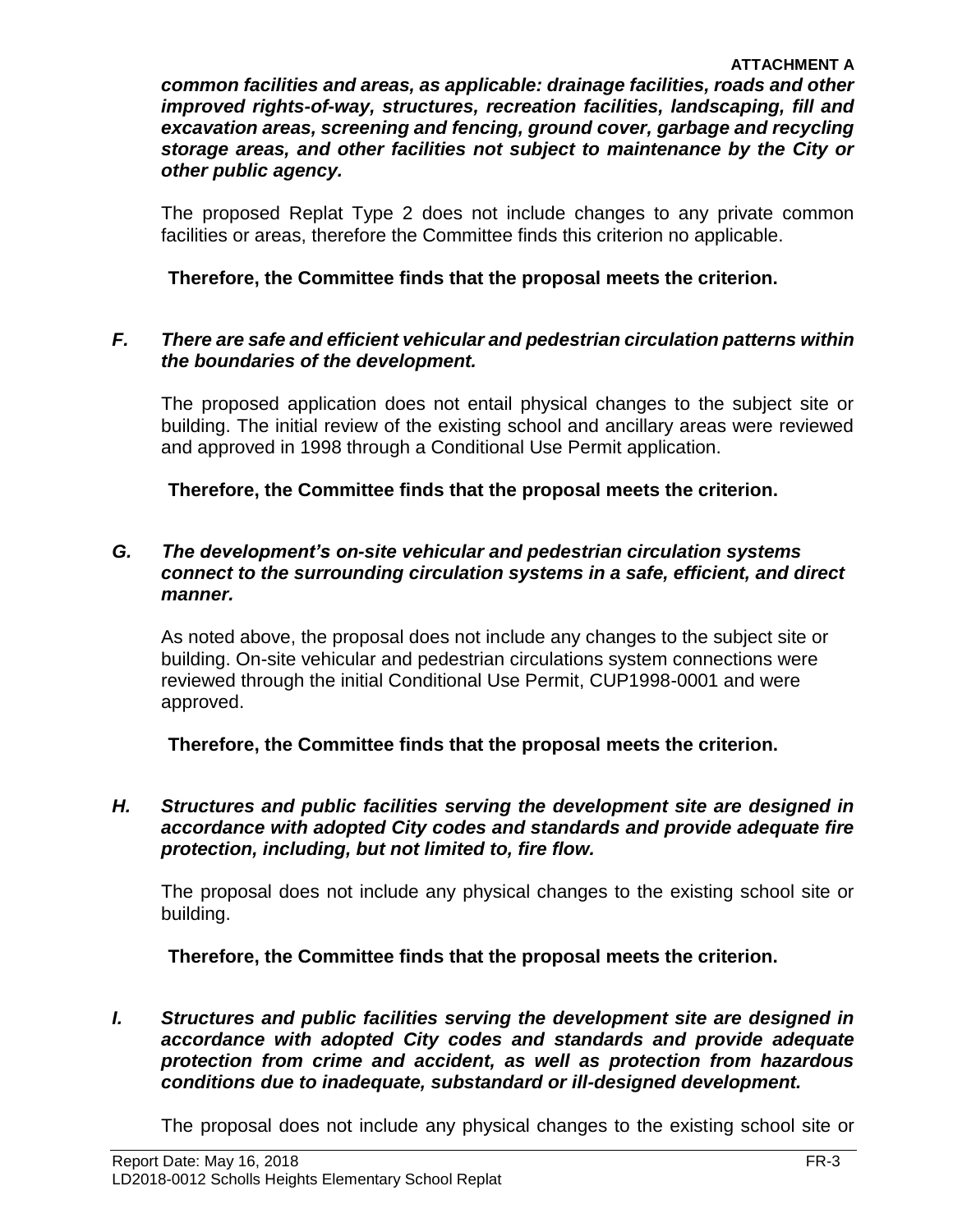building.

**Therefore, the Committee finds that the proposal meets the criterion.** 

*J. Grading and contouring of the development site is designed to accommodate the proposed use and to mitigate adverse effect(s) on neighboring properties, public right-of-way, surface drainage, water storage facilities, and the public storm drainage system.*

The proposal does not include any physical changes to the existing school site or building.

**Therefore, the Committee finds that the criterion is not applicable.** 

*K. Access and facilities for physically handicapped people are incorporated into the development site and building design, with particular attention to providing continuous, uninterrupted access routes.*

The proposal does not include any physical changes to the existing school site or building.

**Therefore, the Committee finds that the criterion is not applicable.** 

#### *L. The application includes all required submittal materials as specified in Section 50.25.1 of the Development Code.*

The applicant submitted the land use applications on March 9, 2018 and was deemed complete on April 4, 2018. In review of the materials during the application review process, the Committee finds that all applicable application submittal requirements, as identified in Section 50.25.1 are contained within this proposal.

#### **Therefore, the Committee finds that the proposal meets the criterion.**

The Facilities Review Committee finds that the proposal is limited in scope to the lot consolidation of a site already developed with a school and its ancillary uses. No physical changes to the existing building or site are proposed, and as such, complies with all the technical criteria.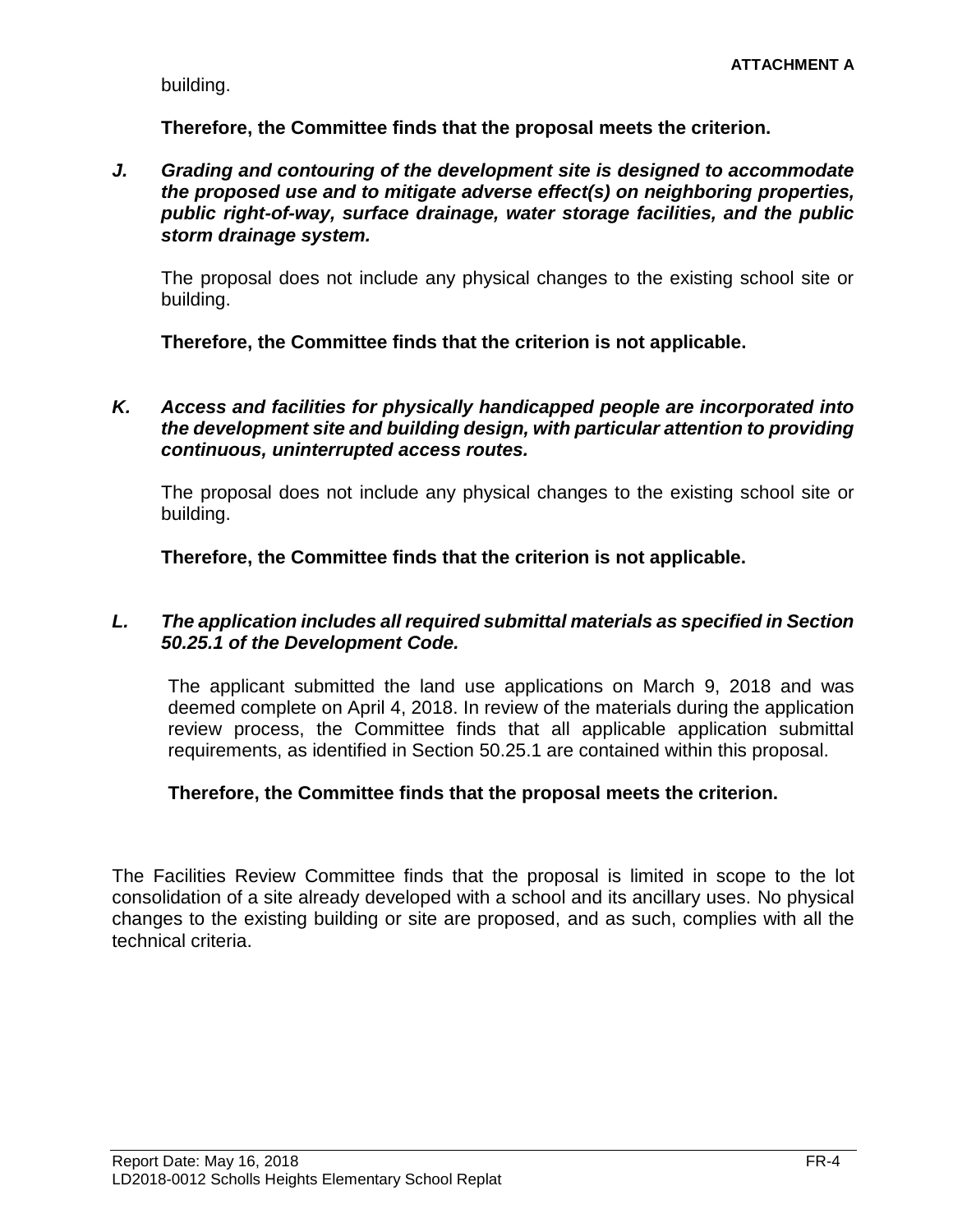#### **Code Conformance Analysis Chapter 20 Use and Site Development Requirements Residential Urban Standard Density (R5) District**

| <b>CODE STANDARD</b>                   | <b>CODE</b><br><b>REQUIREMENT</b>      | <b>PROJECT PROPOSAL</b>                                                                                                                                                                                                                            | <b>MEETS</b><br>CODE? |  |
|----------------------------------------|----------------------------------------|----------------------------------------------------------------------------------------------------------------------------------------------------------------------------------------------------------------------------------------------------|-----------------------|--|
| Development Code Section 20.05.20 (R5) |                                        |                                                                                                                                                                                                                                                    |                       |  |
| Use - Conditional                      | <b>Education Institutions</b>          | The elementary school is existing and<br>changes to the school building, site or<br>activities are not proposed with this<br>application. Approval for the school<br>was reviewed through CUP1998-<br>0001 New Beaverton Elementary<br>School CUP. | N/A                   |  |
|                                        | Development Code Section 20.05.15 (R5) |                                                                                                                                                                                                                                                    |                       |  |
| Minimum Lot Area                       | 5,000 square feet                      | The consolidated lots will result in a lot<br>size that is approximately 8.43 acres.                                                                                                                                                               | Yes                   |  |
| Minimum Lot Dimensions                 | 0' width<br>$0'$ depth                 | The proposed lot will exceed the<br>minimum width and depth<br>requirements.                                                                                                                                                                       | Yes                   |  |
| <b>Yard Setbacks</b><br>Minimums:      | 15' front<br>5' side<br>20' rear       | Not applicable, no physical<br>improvements proposed                                                                                                                                                                                               | N/A                   |  |
| Maximum Building Height                | 60'                                    | Not applicable, no exterior changes<br>are proposed                                                                                                                                                                                                | N/A                   |  |

#### **Chapter 60 Special Requirements**

| <b>CODE</b><br><b>STANDARD</b>                | <b>CODE REQUIREMENT</b>                                   | <b>PROJECT PROPOSAL</b>                      | <b>MEETS</b><br>CODE? |  |  |
|-----------------------------------------------|-----------------------------------------------------------|----------------------------------------------|-----------------------|--|--|
| <b>Development Code Chapter 60</b>            |                                                           |                                              |                       |  |  |
| Standards related to physical<br>development. | Requirements for new<br>development and<br>redevelopment. | No exterior or site changes<br>are proposed. | N/A                   |  |  |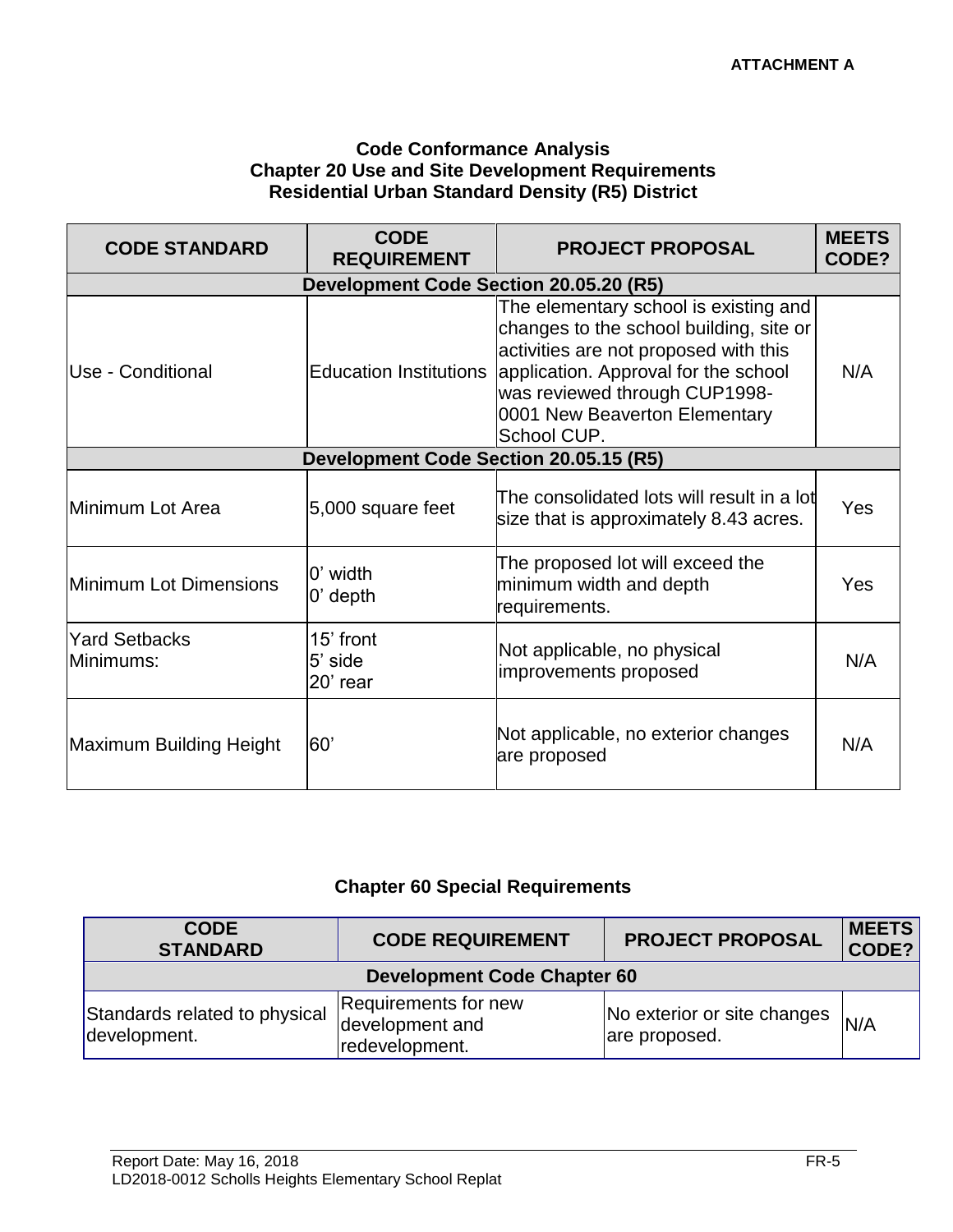#### **LAND DIVISION ANALYSIS AND FINDINGS Scholls Heights Elementary School Replat LD2018-0012**

The applicant requests approval of a Replat Two in order to consolidate two (2) lots which currently form the Scholls Heights Elementary School site, Tax Lot 100 and 3800 of Washington County's Tax Assessor's Map 2S105BB.

#### **Section 40.45.05. Land Division; Purpose**

The purpose of the Land Division applications is to establish regulations, procedures, and standards for the division or reconfiguration of the boundaries of land within the City of Beaverton. This Section is carried out by the approval criteria listed herein.

#### **Section 40.45.15.3.C Replat Two Approval Criteria**

In order to approve a Replat Two application, the decision making authority shall make findings based on evidence provided by the applicant demonstrating that all the following criteria are satisfied.

*1. The application satisfies the threshold requirements for a Replat Two.*

Threshold number 3 for Replat Two states:

*3. The reconfiguration of lots, parcels, or tracts affecting more than one (1) recorded plat, or where the perimeter boundary of a recorded plat would change as a result of the proposed reconfiguration. [ORD 4498; January 2009]*

The proposal includes two tax lots. Tax Lot 100 is not located within a recorded plat. However, Tax Lot 3800 is identified as Lot 2 of Partition Plat 1998-123. The proposal to consolidate these lots would result in a change to the perimeter boundary of a recorded plat. Therefore, the proposal satisfies the threshold for a Replat Two application.

#### **Therefore, staff finds that the proposal meets the criterion for approval.**

*2. All City application fees related to the application under consideration by the decision making authority have been submitted.*

The applicant submitted the required fee for a Replat Two application.

#### **Therefore, staff finds that the proposal meets the criterion for approval.**

*3. The proposed Replat Two does not conflict with any existing City approval, except the City may modify prior approvals through the Replat process to comply with current Code standards and requirements.*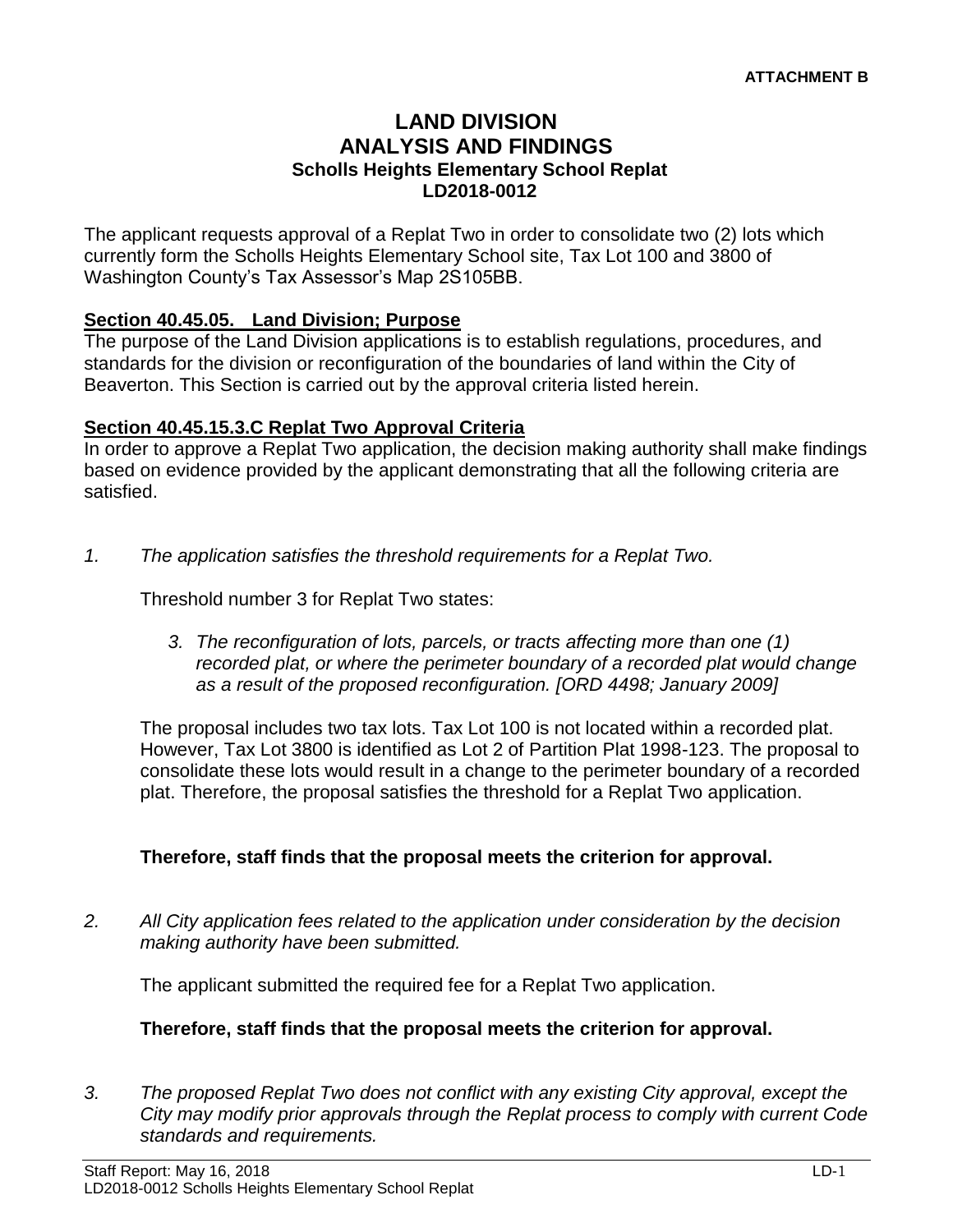As proposed, the Replat Two application does not conflict with any existing City approval. The City does not propose modifying prior approvals through this Replat process.

#### **Therefore, staff finds that the proposal meets the criterion for approval.**

*4. Oversized lots or parcels ("oversized lots") resulting from the Replat shall have a size and shape that facilitates the future potential partitioning or subdividing of such oversized lots in accordance with the requirements of the Development Code. In addition, streets, driveways, and utilities shall be sufficient to serve the proposed lots and future potential development on oversized lots. Easements and rights-of-way shall either exist or be proposed to be created such that future partitioning or subdividing is not precluded or hindered, for either the oversized lot or any affected adjacent lot.*

An "oversized lot" is defined in the Development Code as, "A lot which is greater than twice the required minimum lot size allowed by the subject zoning district." The minimum lot size required within the R5 zoning district is 5,000 square feet. The total proposed site area is 8.43 acres, therefore is oversized. However, the site is currently developed as an elementary school with associated parking and sports field. The proposed Replat to consolidate the two lots does not include any other changes to the site. As described in response to Section 40.03 above (Attachment A), critical and essential facilities serve the site and were reviewed as part of the initial proposal of the existing school, CUP1998-0001.

As the Replat affects a site which is already developed and does not propose any other changes to the site, the proposal satisfies criterion 4.

#### **Therefore, staff finds that the proposal meets the criterion for approval.**

5. *Applications that apply the lot area averaging standards of Section 20.05.15.D. shall demonstrate that the resulting land division facilitates the following:*

The applicant is not proposing to apply lot averaging standards.

#### **Therefore, staff finds that the criterion is not applicable to the subject application**

*6. Applications that apply the lot area averaging standards of Section 20.05.15.D. shall not require further Adjustment or Variance approvals for the Land Division.*

The applicant is not proposing to apply lot averaging standards.

#### **Therefore, staff finds that the criterion is not applicable to the subject application.**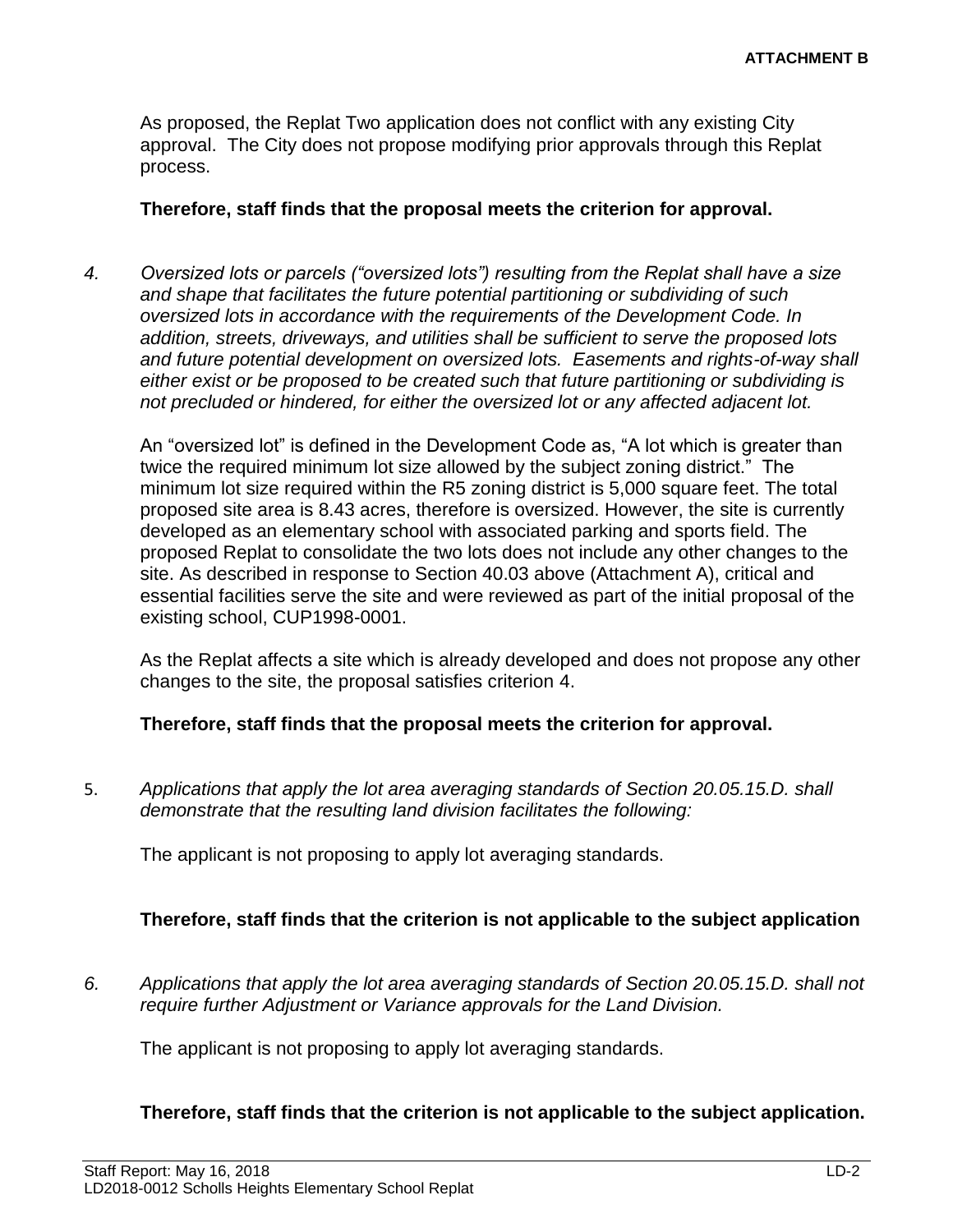*7. If phasing is requested by the applicant, the requested phasing plan meets all applicable City standards and provides for necessary public improvements for each phase as the project develops.*

Phasing is not being proposed or requested as part of this application.

#### **Therefore, staff finds that the criterion is not applicable to the subject application.**

*8. The proposal will not eliminate pedestrian, utility service, or vehicle access to the affected properties.*

The proposal does not include any physical changes to the existing site. The proposal is to consolidate two lots which currently serve an existing elementary school. Existing pedestrian, utility service, or vehicle access will not be affected by this proposal.

#### **Therefore, staff finds that the proposal meets the criterion for approval.**

*9. The proposal does not create a parcel or lot which will have more than one (1) zoning designation.*

The subject parcels are both currently zoned R5 and both will remain under the R5 zoning designation.

#### **Therefore, staff finds that the proposal meets the criterion for approval.**

*10. Applications and documents related to the request requiring further City approval shall be submitted to the City in the proper sequence.*

The applicant has submitted the required application materials for review of a Replat Two application in the proper sequence.

#### **Therefore, staff finds that the proposal meets the criterion for approval.**

#### RECOMMENDATION:

Based on the facts and findings presented herein, staff recommends **APPROVAL of LD2018- 0012 (Scholls Heights Elementary School Replat)** subject to the conditions, below.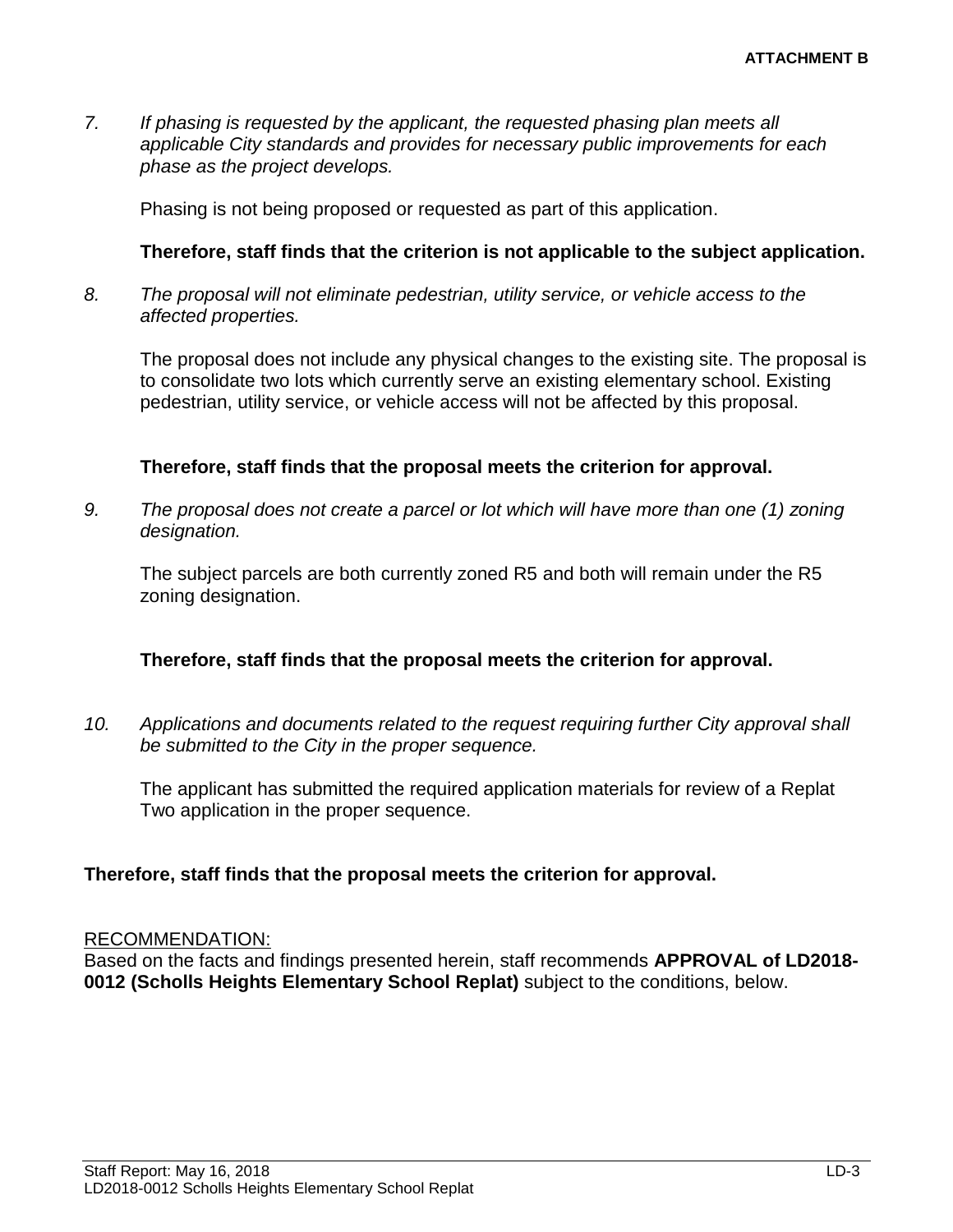# **Land Division Standards Code Conformance Analysis**

| <b>CODE</b><br><b>STANDARD</b>                          | <b>CODE REQUIREMENT</b>                                                                                                                                                                                                                | <b>PROJECT PROPOSAL</b>                                                     | <b>MEETS</b><br>CODE? |  |
|---------------------------------------------------------|----------------------------------------------------------------------------------------------------------------------------------------------------------------------------------------------------------------------------------------|-----------------------------------------------------------------------------|-----------------------|--|
| <b>Grading Standards</b>                                |                                                                                                                                                                                                                                        |                                                                             |                       |  |
| 60.15.10.1<br>Applicability                             | Grading standards apply to all land<br>divisions where grading is<br>proposed but do not supersede<br>Section 60.05.25 Design Review.                                                                                                  | The proposal is does not<br>include development. No<br>grading is proposed. | N/A                   |  |
| 60.15.10.2.A-C<br>Exemptions                            | Exemptions include: Public right-<br>of-way, storm water detention<br>facilities, grading adjacent to an<br>existing public-right of way which<br>results in a finished grade below<br>the elevation of the adjacent right-<br>of-way. | Grading is not being<br>proposed.                                           | N/A                   |  |
| 60.15.10.3.A-G<br>0-5 Feet From Property<br>Line        | Maximum of two (2) foot slope<br>differential from the existing or<br>finished slope of the abutting<br>property.                                                                                                                      | Grading is not being<br>proposed.                                           | N/A                   |  |
| 60.15.10.3.B<br>5-10 Feet From<br><b>Property Line</b>  | Maximum of four (4) foot slope<br>differential from the existing or<br>finished slope of the abutting<br>property.                                                                                                                     | Grading is not being<br>proposed.                                           | N/A                   |  |
| 60.15.10.3.C<br>10-15 Feet From<br><b>Property Line</b> | Maximum of six (6) foot slope<br>differential from the existing or<br>finished slope of the abutting<br>property.                                                                                                                      | Grading is not being<br>proposed.                                           | N/A                   |  |
| 60.15.10.3.D<br>15-20 Feet From<br><b>Property Line</b> | Maximum eight (8) foot slope<br>differential from the existing or<br>finished slope of the abutting<br>property.                                                                                                                       | Grading is not being<br>proposed.                                           | N/A                   |  |
| 60.15.10.3.E<br>20-25 Feet From<br><b>Property Line</b> | Maximum ten (10) foot slope<br>differential from the existing or<br>finished slope of the abutting<br>property.                                                                                                                        | Grading is not being<br>proposed.                                           | N/A                   |  |
| 60.15.10.3.F<br>Pre-development slope                   | Where a pre-development slope<br>exceeds one or more of the<br>standards in subsections<br>$60.15.10.3.A-E$ , the slope after<br>grading shall not exceed the pre-<br>development slope                                                | Grading is not being<br>proposed.                                           | N/A                   |  |
| 60.15.10.3.G                                            | The on-site grading contours<br>standards above apply only to the<br>property lines of the parent parcel<br>of a development. They do not                                                                                              | Grading is not being<br>proposed.                                           | N/A                   |  |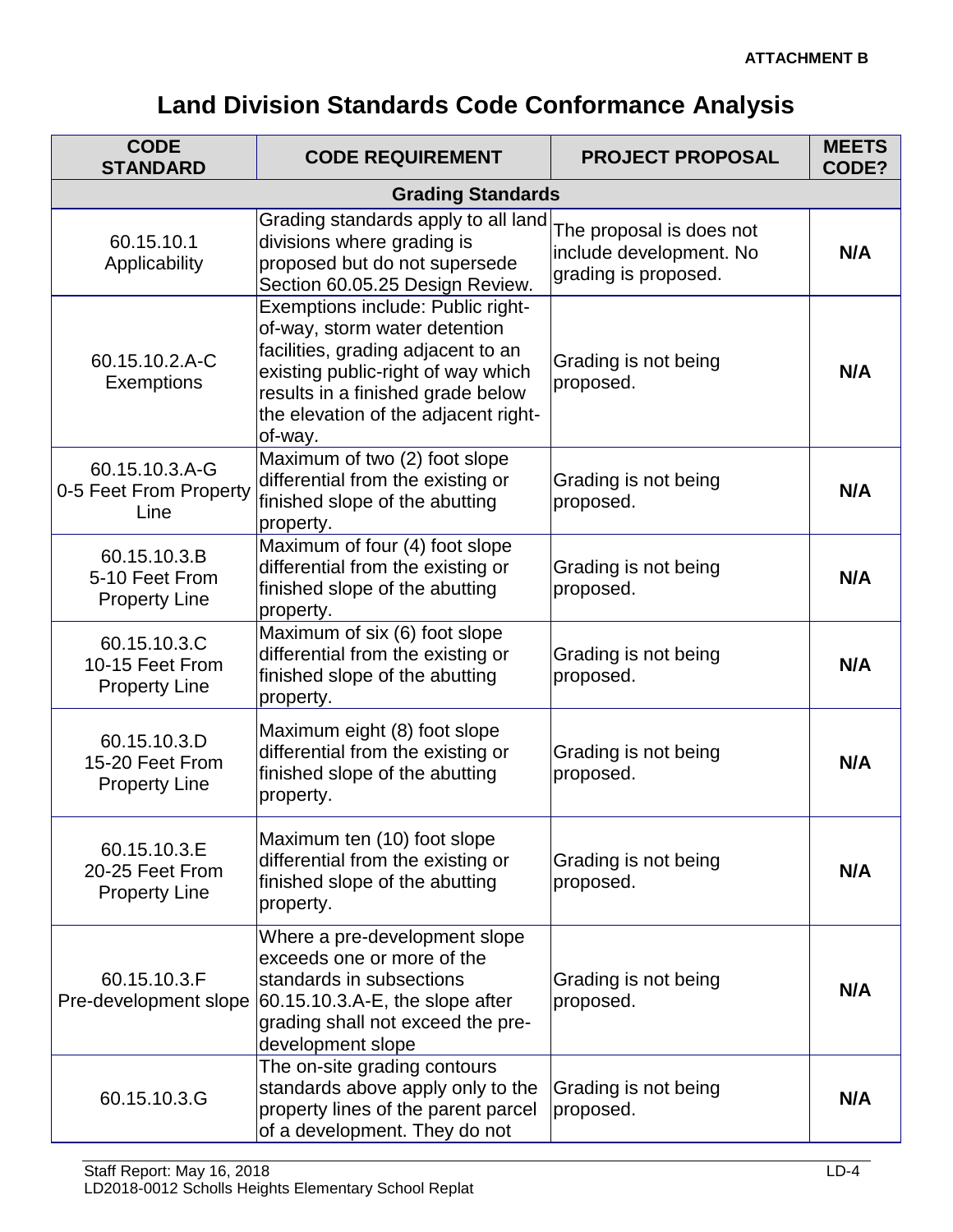#### **ATTACHMENT B**

|                                                      | apply to internal property lines<br>within a development.               |                                                                                     |     |
|------------------------------------------------------|-------------------------------------------------------------------------|-------------------------------------------------------------------------------------|-----|
| <b>Significant Trees and Groves</b>                  |                                                                         |                                                                                     |     |
| 60.15.10.4<br><b>Significant Trees and</b><br>Groves | Standards for grading within 25 feet of<br>significant trees or groves. | There are no significant trees or<br>groves on site and grading is not<br>proposed. | N/A |